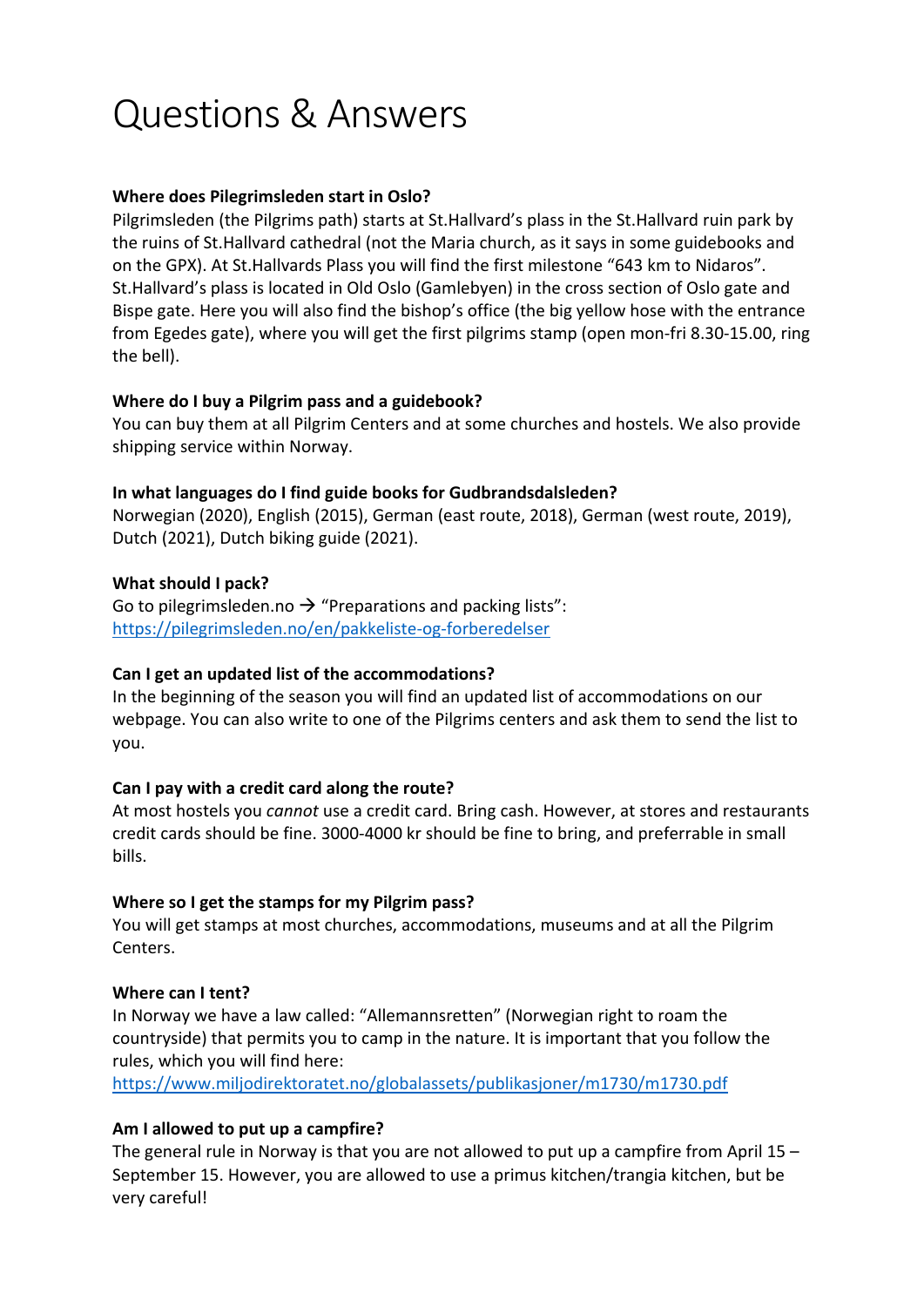# **Do I need to book the accommodations/hostels in advance?**

We recommend that you book 2-3 days in advance. It will give the hosts a heads up that you are coming and it will give you peace in knowing that there is a bed for you.

## **Where do I find water?**

You will find water by most churches. By the churches there are often a graveyard and the water that is used for flowers and gardening is also drinking water. It is also possible to drink from certain creeks, as long as they are not near to animals or farmland.

# **Are the churches open?**

The churches try to be open as much as possible. Check the opening hours on the map. The red dots on the map are called "Points of Interest", or POI. Click on the church POIs and you will find more detailed info.

## **Do I find stores along the path?**

You will find stores at cities and villages. However, there are parts of the trail where you will walk for a few days without any stores.

Eidsvoll: Buy food for two days. Next store is in Tangen.

Brandbu: Buy food for two days. Next store is in Kolbu.

Dovre: Buy food for five days. Next store is in Oppdal (however, restaurant is to be found over the mountains).

## **Where do I buy gas for my primus/Trangia kitchen?**

You will find gas at sport stores, e.g., XXL, Intersport etc. Check location for the stores along the route on google maps.

#### **Can I bring my dog?**

The pilgrim routes go through fields with animals and you need to keep your dog on a leash. There will be ladders over the fences and your dog need to be able to either cross by itself, or you have to be able to lift the dog over those ladders.

Regarding accommodation: Most hostels have rooms for dogs. Contact the hostel/accommodation well in advance. You may be charged extra for the dog.

#### **What should I pack for Norwegian weather conditions?**

You will find good lists for packing on our website: https://pilegrimsleden.no/en/pakkeliste-og-forberedelser

#### **Are there any transportation services for luggage?**

You will find information on this on our website: https://pilegrimsleden.no/en/articles/luggage-transfer

#### **Where do I find washrooms/toilets?**

You will find toilets at some churches (inside or outside by the graveyard), museums, gas stations and other public facilities. You will also find "Pilegrimsbuer", which are buildings with toilets, small windshilds, fireplace and access to load your phone. There are Pilegrimsbuer at Tangen on the East path and Øyer on Gudbrandsdalen.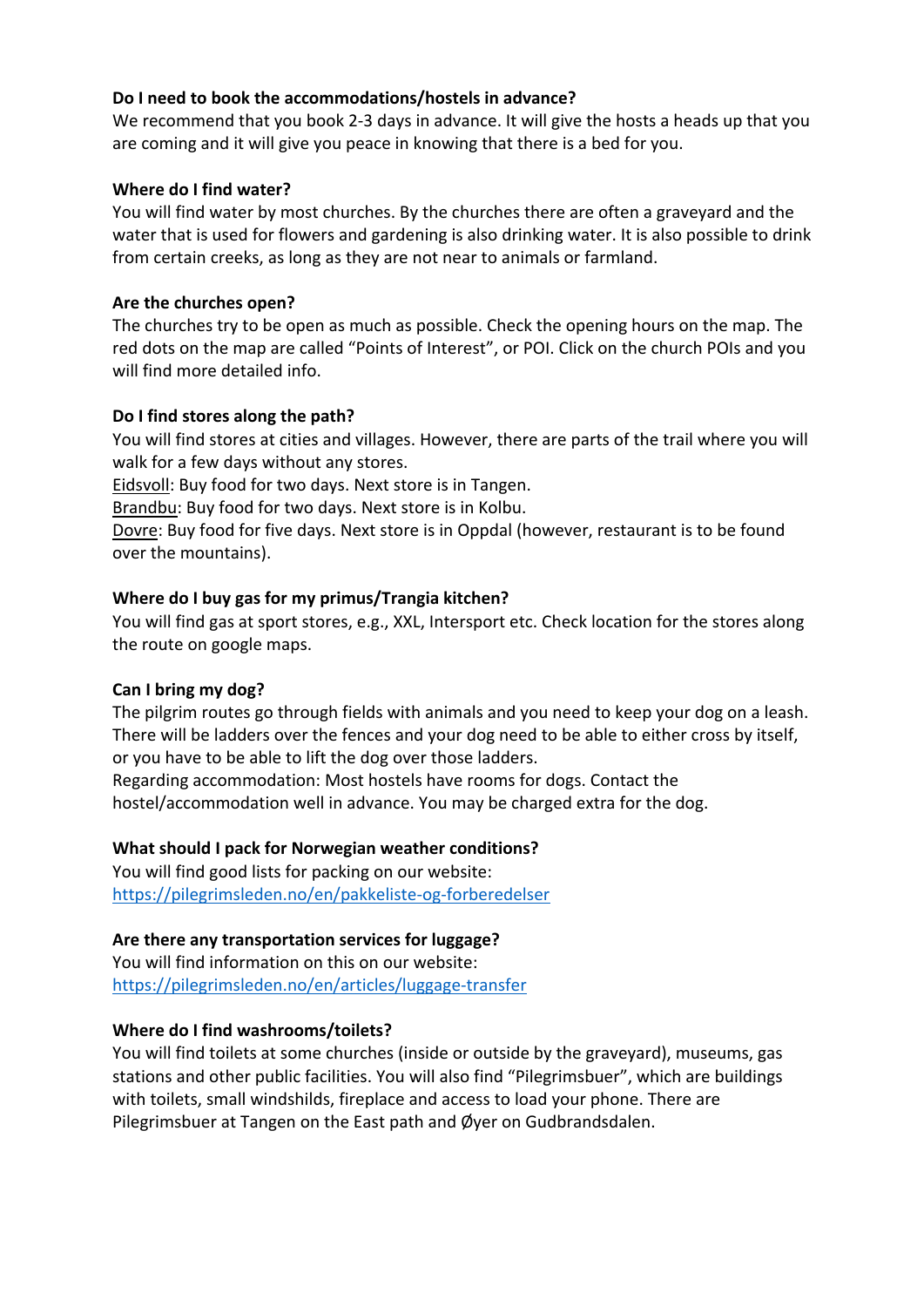# **Security along the route**

 $\ddot{}$ 

The Pilgrims path is safe to walk and well marked. However, if you are walking alone you might want to down load the Norwegian app: "Hjelp 113". If you e.g., break a leg or get hurt in a way that you cannot walk: open the app, clik "113" and you will get in the contact with the ambulance service. You location will automatically be sent to 113.



# **How do I use the map on pilegrimsleden.no?**

Go to *menu*  $\rightarrow$  *map*  $\rightarrow$  click on one of the nine *paths* that you would like to walk. If you use a cell phone you also need to click *kart/map* on the planner that comes up. Now you can see the full path.

In the upper right corner, you find the *zoom symbols + and –* for zooming in or our in the map. When you zoom in you will see all the red POIs.

Under the zoom symbols you will find *a measure tool* and a *location tool.*

*The measure tool*: Click it with your finger/mouse. Then put your finger/mouse on the map where you would like to start. Lift you finger/mouse and put it back on the map where you would like to end. If you like to measure the turns you put your finger/mouse on each turn and you will get a fairly accurate measurement.

*The location tool*: Click it. You will get a sign that asks if you accept geolocation – click "agree". Now you will get a blue dot showing where you are on the map.

If you can't get the geolocation to work you need to give access to it in your webreader. Go to *Settings* → *Privacy* ("Personvern") → Locations services ("Stedstjenester") and make sure it is "on"  $\rightarrow$  scroll down to your web reader (Safari, Chrome etc) and give access.

# **Why can I not download the maps from pilegrimsleden.no?**

We are aware of the problem and are working to get this to function better. We are also developing a system for GPX-files in order for pilgrims to download the map on the phone.

# **Is there a GPX-file that I can download?**

You will find the GPS-file for:

Gudbrandsdalsleden: https://pilegrimsleden.no/pilegrimsledene/gudbrandsdalsleden Borgleden: https://pilegrimsleden.no/en/trails/borgleden Kystpilegrimsleia: https://pilegrimsleden.no/en/trails/kystpilegrimsleia Romboleden: https://pilegrimsleden.no/en/trails/romboleden Tunsbergleden (Larvik – Drammen): https://pilegrimsleden.no/en/trails/tunsbergleden

You could also go to the webpage: Meny  $\rightarrow$  The Pilgrim Paths  $\rightarrow$  Gudbrandsdalsleden (or the pilgrim path you are looking for). Scroll down and you will find a "down load GPX-track under the map.

NOTE: The start in Oslo is St.Hallvard´s Plass and NOT the Maria church as it says on the map. St.Hallvard´s Plass is located in the cross section Oslo gate and Bispe gate.